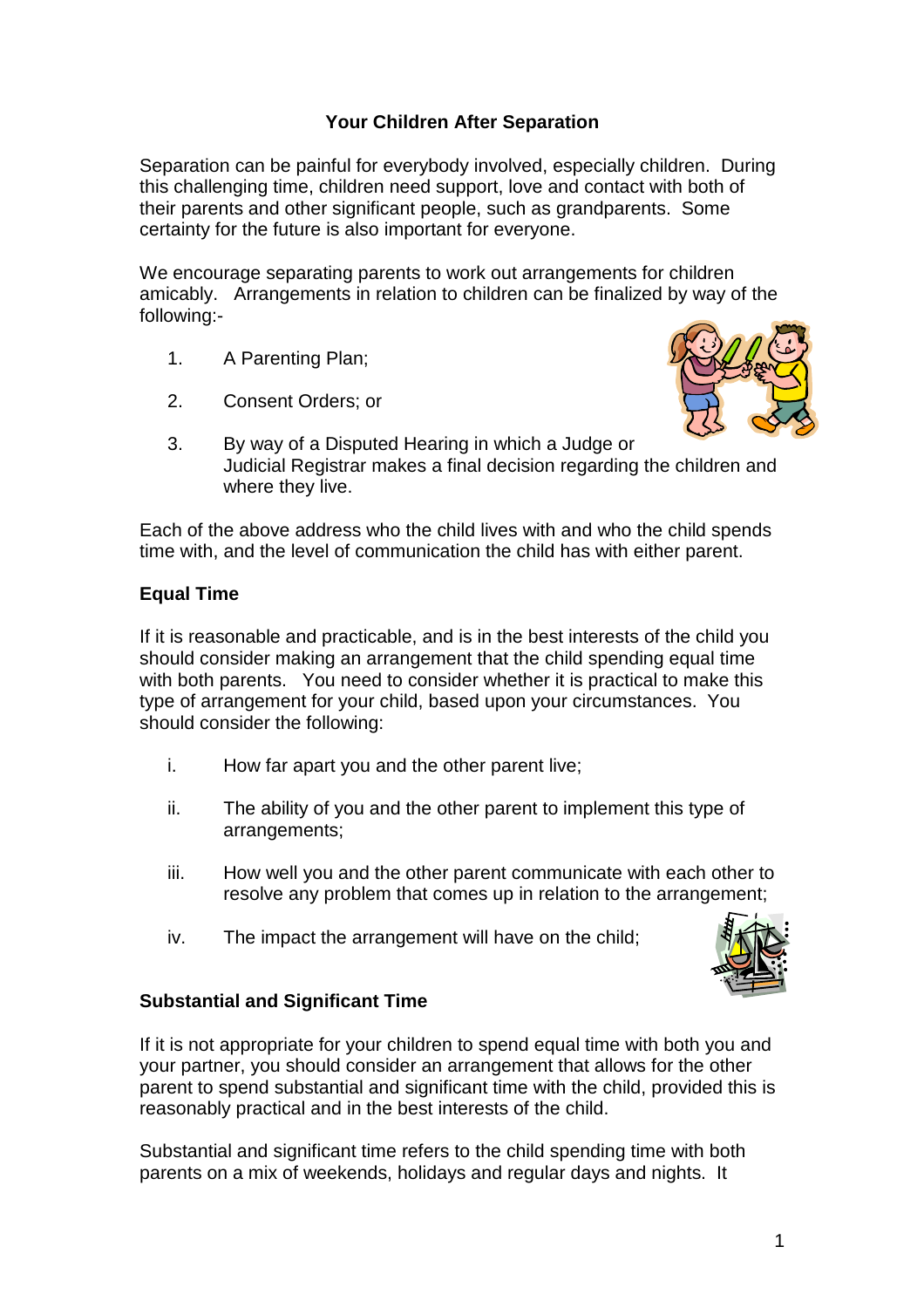means both parents are involved in the child's daily routine, as well as sharing in special events, such as birthdays, and other events of significance.

## **Equal Shared Parental Responsibility**

Except where there are issues of violence or abuse, the law presumes that it is in the best interests of the child, for the parents to have equal shared parental responsibility.

This does not mean that the child shall spend equal time with each parent. Rather, equal share parental responsibility means that both parents have an equal role in making decisions about major long term issues that effect their children, such as schooling and health care. If you agree to shared parental responsibility, you will need to consult with each other and make an effort to come to a joint decision about long term issues.

# **Parenting Plans**



Recent changes to the Family Law Act, have the effect of encouraging separating parents to work out arrangements for children between themselves, without either party having to go to Court. One of the ways in which parents can do this, is by entering into a "Parenting Plan".

## **What is a Parenting Plan?**

A Parenting Plan is a voluntary agreement that covers the day to day responsibilities of each parent, the practical consideration of a child's daily life, as well as how parents will agree and consult on important issues about their children. It can be changed at anytime, as long as both parents agree.

#### **Who can make a Parenting Plan?**

To be a Parenting Plan under the Family Law Act, 1975, the Plan must be made and signed by both parents of the child. However, the Plan can include other parties such as grandparents, step-parents and close relatives.

#### **Are Parenting Plans a legal document?**

To be legal, a Parenting Plan must be in writing, signed and dated by both parents. It must be made free of any threat, duress or coercion.

A Parenting Plan is **not** legally enforceable and is different from a Parenting Order, which is made by a Court. Parents who make a Parenting Plan can ask the Court to make Consent Orders in the terms of that Plan. Once made, the Consent Orders are legally binding, they have the same effect as any other Order made by the Court.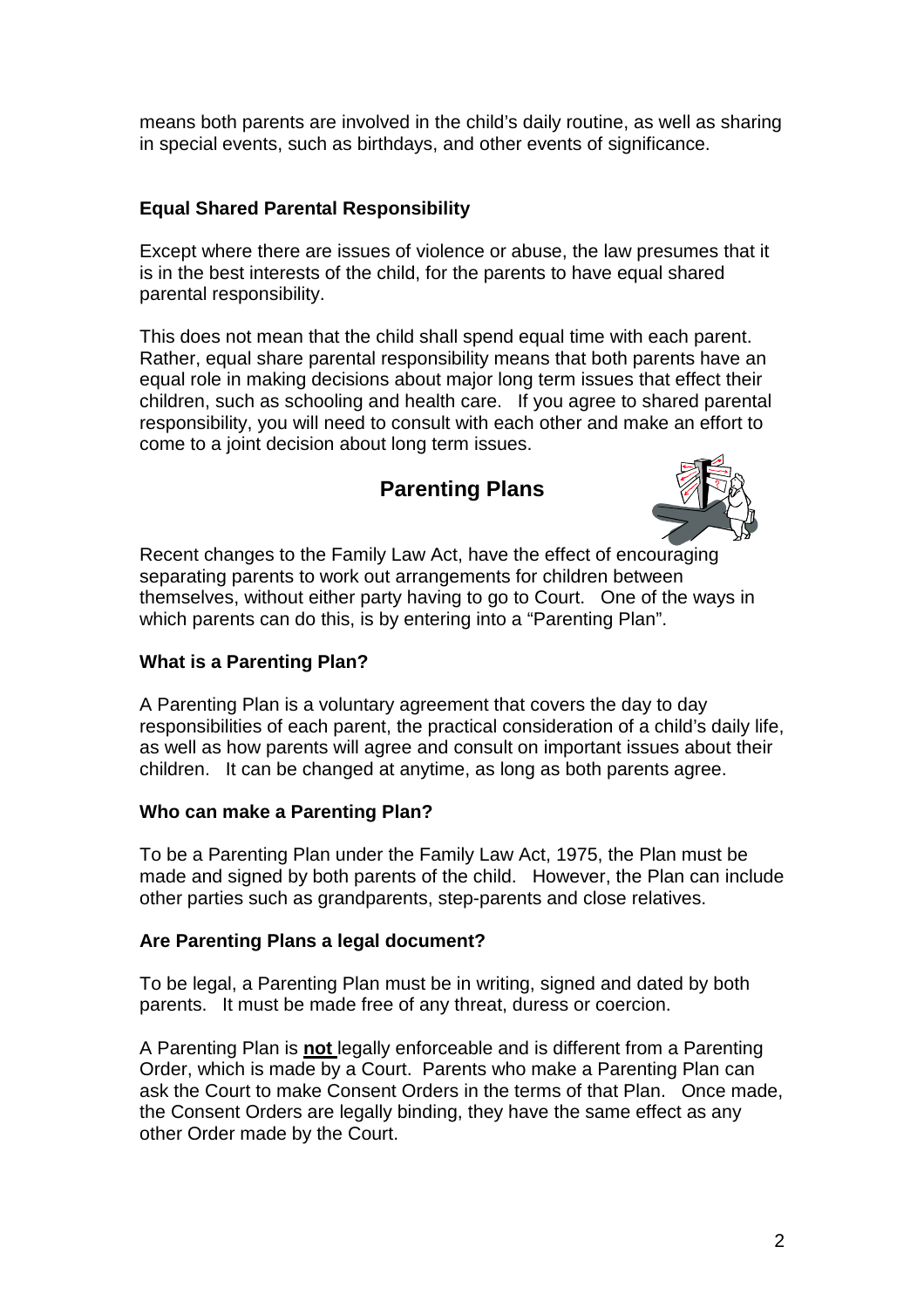If parents end up in Court at any time after they have entered into a Parenting Plan, the Court must take into account, the most recent Parenting Plan when making new Orders in relation to the child, and if it is in the child's best interest to do so. The Court will also take into account, the extent to which both parties have complied with their obligations in relation to the child, which may include the terms of the Parenting Plan.

The benefit of a Parenting Plan is that, it allows flexibility. Parents can agree to change arrangements in a Parenting Plan without having the necessity of going back to Court. The disbenefit of the Parenting Plan is that, it is not legally enforceable, so that if the party breaches the terms of the Plan, you cannot take them to Court, on the basis that they have contravened an Order, as the Parenting Plan in effect, is not a Court Order.

#### **What can be included in the Parenting Plan?**



A Parenting Plan can be unique to anybody's circumstances. It should be practicable, simply and as concrete as possible. A Parenting Plan can deal with any aspect of the care, welfare and development of a child. The kind of things that may be covered in a Parenting Plan may include:-

- (a) Who the child lives with;
- (b) What time the child will spend with each parent;
- (c) What time the child will spend with other people, such as grandparents, step-parents etc.
- (d) How the parents will share parental responsibility and consult about decisions (like which school the child will attend);
- (e) How the child will communicate with each parent or other people;
- (f) What arrangements need to be made for special days, such as birthdays, Christmas, Easter etc;
- (g) What process can be used to change the Plan or resolve any disagreements about the Plan:
- (h) The agreement can incorporate the maintenance of the child in the same form as a Child Support Agreement;
- (i) Any other issue about parental responsibility or the care and welfare of the child.

#### **Consent Orders**

As previously discussed a Parenting Plan is not a legally enforceable document. To have a legally enforceable agreement court orders must be obtained. This does not mean that the parties need to attend the family court,